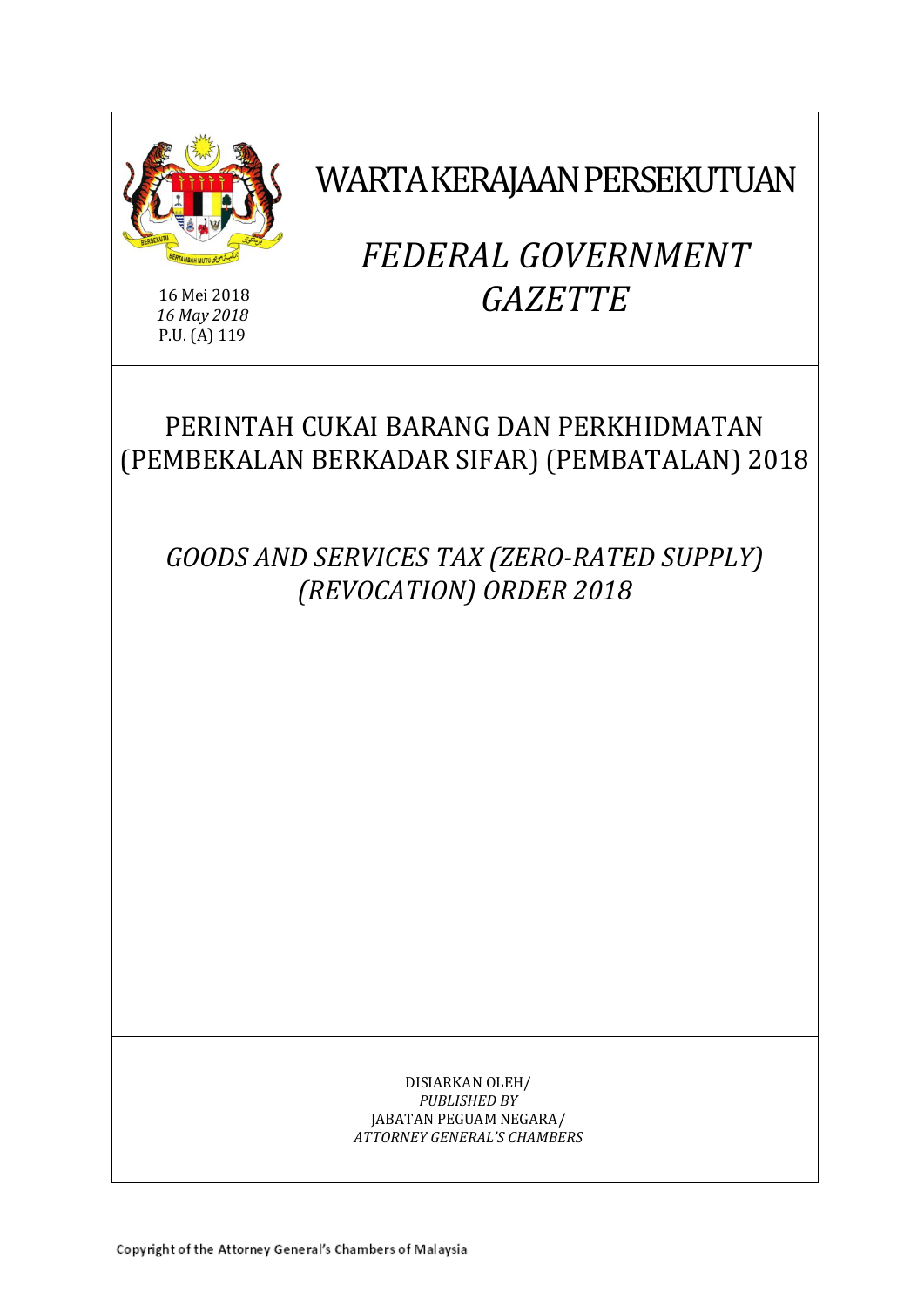# AKTA CUKAI BARANG DAN PERKHIDMATAN 2014

# PERINTAH CUKAI BARANG DAN PERKHIDMATAN (PEMBEKALAN BERKADAR SIFAR) (PEMBATALAN) 2018

PADA menjalankan kuasa yang diberikan oleh seksyen 17 Akta Cukai Barang dan Perkhidmatan 2014 [*Akta 762*], Menteri membuat perintah yang berikut:

# **Nama dan permulaan kuat kuasa**

1. (1) Perintah ini bolehlah dinamakan **Perintah Cukai Barang dan Perkhidmatan (Pembekalan Berkadar Sifar) (Pembatalan) 2018**.

(2) Perintah ini mula berkuat kuasa pada 1 Jun 2018.

#### **Pembatalan**

2. Perintah Cukai Barang dan Perkhidmatan (Pembekalan Berkadar Sifar) 2014 [*P.U. (A) 272/2014*] dibatalkan.

Dibuat 16 Mei 2018 [Perb. R.0.3865/356/1 JLD.17 (SK.3); PN(PU2)721/XI]

#### TUN DR. MAHATHIR BIN MOHAMAD *Perdana Menteri*

[*Akan dibentangkan di Dewan Rakyat menurut subsekyen 17(5) Akta Cukai Barang dan Perkhidmatan 2014*]